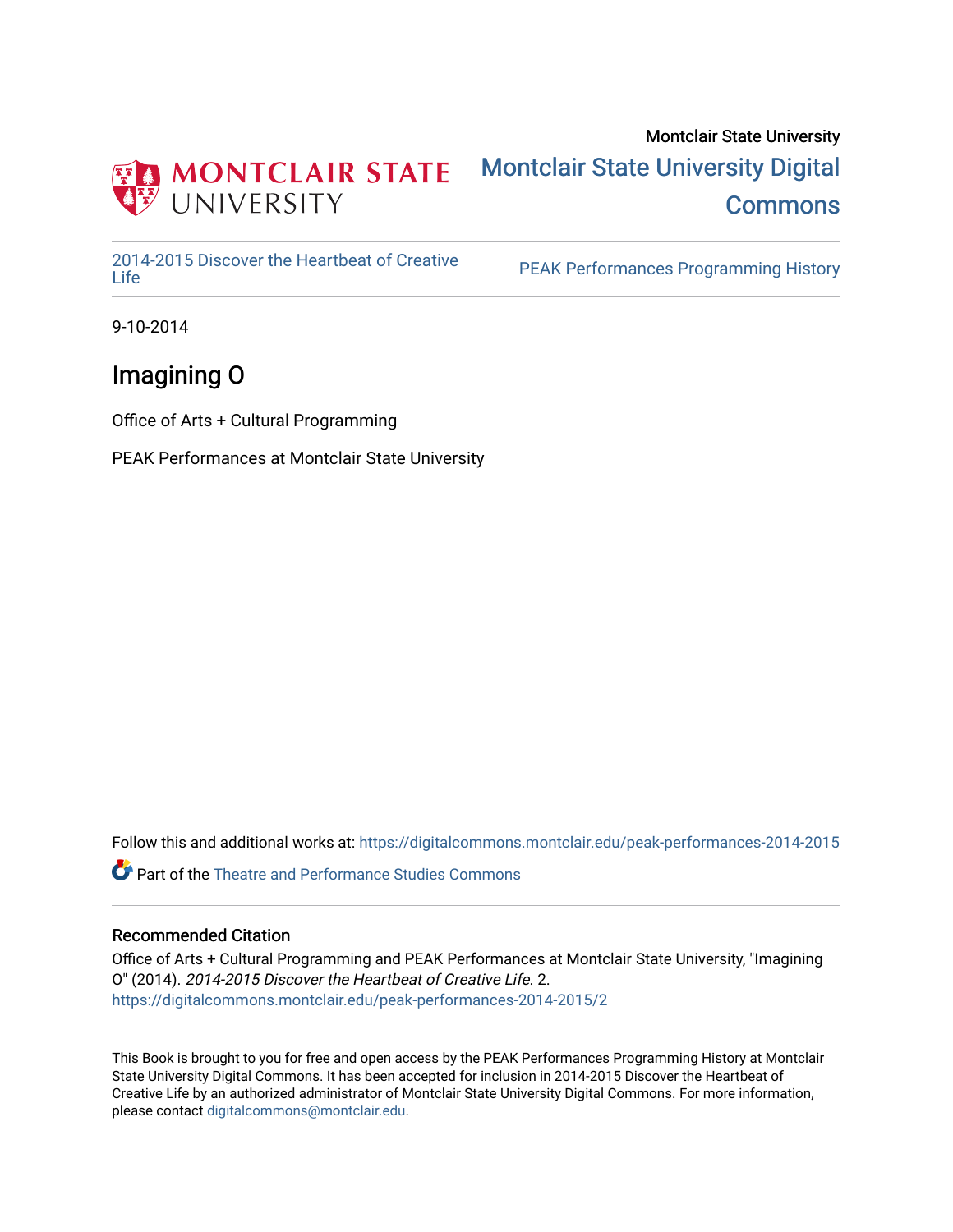### September 10-13, 2014 Alexander Kasser Theater



# World Premiere! East Coast Artists **Imagining O**



#### Office of Arts & Cultural Programming

Executive Director **Jedediah Wheeler** Executive Producer **Jill Dombrowski** Producer **Jessica Wasilewski** Production/Facility Manager **J. Ryan Graves** Cultural Engagement Director **Carrie Urbanic** Media and Marketing Specialist **Amy Estes** Director of Audience Services **Robert Hermida** Lighting Supervisor **Chris Holland** Project Coordinator **Omonike Akinyemi** Cultural Engagement Assistant **Hannah Rolfes**  Box Office Manager **Pierson Van Raalte** House Manager **Maureen Grimaldi** Marketing/PR Assistant **Noah Befeler** Graphics **Patrick Flood/pfloodesign.com** Press **Ellen Jacobs Associates** Program Editor **Susan R. Case**

Montclair State's **Office of Arts & Cultural Programming** (ACP) presents and produces leading artists of the world in dance, music, theater, and opera. Under its signature series Peak Performances, ACP has produced works such as Zinnias: The Life of Clementine Hunter by Robert Wilson, Bernice Johnson Reagon, Toshi Reagon, and Jacqueline Woodson; Dog Days by David T. Little and Royce Vavrek; Harry Partch's Oedipus; and Ridge Theater's The Difficulty of Crossing a Field by David Lang. In addition, ACP has commissioned works by Bill T. Jones, Kronos Quartet, Jan Fabre, Liz Lerman, Wayne McGregor, Laurie Anderson, Romeo Castellucci, Richard Alston, Susan Marshall, Fred Hersch, and David Gordon.

Additional Visual Design Teresa Braun Assistant Stage Managers Natalie Romero and Nicole Mageros Assistant to Richard Schechner Jessica Katz Additional Films Jake Juba Translation from French Marianne Mayer-Thibault and Richard Schechner

@peakperfs

# Staff

#### **Alexander Kasser Theater**

**Founders** Mary Mochary I. Michael Kasser Alexandra and Seth Bergstein Matthew Mochary \_\_\_\_\_\_\_\_\_\_\_\_\_\_\_\_\_\_\_\_\_\_\_\_

Automatic Data Processing Doris and Felix Beck Robert and Barbara Constable Andrew Constable George and Linda Hiltzik Montclair State University Alumni Association Margaret and Herman Sokol Jack and Jeanette Sullivan

#### **Benefactors**

The films for *Imagining O* were collectively conceived by the cast and crew of the production. Matt Bockelman served as cinematographer and editor for the new work. Additional films from previous work-in-progress productions were created by Jake Juba.

Arlene Allen Bank of America John and Cynthia Barnes Grace Lyon Concialdi Jean Hall The Hillier Group Audrey V. Leef The Prudential Insurance Company of America Schering-Plough Research Institute Wachovia Bank Josh and Judy Weston

## Major Donors

Photo by Ken Plas

Photo by Ken Plas





Dr. Susan A. Cole, President Daniel Gurskis, Dean, College of the Arts Jedediah Wheeler, Executive Director, Arts & Cultural Programming

### World Premiere!

# East Coast Artists **Imagining O**

#### Concept Richard Schechner

Direction Benjamin Mosse and Richard Schechner Movement and Choreography Roanna Mitchell Environments and Lights Chris Muller Costumes Oana Botez Films and Photographs Matt Bockelman Dramaturgy Carrie Lee O'Dell

#### Stage Manager Sarah Lucie

#### Performance Ensemble

Madeline Barr, Julia Blauvelt, Parker Denton, Melissa Krodman, Caiti Lattimer, Deborah Leiser-Moore, Niamh Lynam-Cotter, Simona Maïcanescu, Agape (Gabriela Moreno), Kaitlin Overton, Calista Small, Kim Snauwaert, Allison Taaffe, Maga Uzo

#### General management for East Coast Artists Sarah Lucie

World Premiere of *Imagining O* produced by Peak Performances @ Montclair State (NJ) on September 10, 2014.

Imagining O began as a work-in-progress in 2011 at the University of Kent, Canterbury, UK, where Richard Schechner was in residence as a Leverhulme Fellow, and in 2012 at the International Theatre Festival of Kerala, Thrissur, Kerala, India.

Sound composition for Deborah Leiser-Moore's second dispersal by Gail Priest.

Special thanks to Randy Mugleston, Ben Merrick, and Montclair State's Department of Theatre and Dance for its support of this production.

Duration: 1 hour 30 minutes, no intermission.

In consideration of both audience and performers, please turn off all electronic devices. The taking of photographs or videos and the use of recording equipment are not permitted. No food or drink is permitted in the theater.

#### **The 2014/15 season is made possible in part by funds from:**

| The National Endowment for the Arts                                                                                      |                                                 |
|--------------------------------------------------------------------------------------------------------------------------|-------------------------------------------------|
| The Andrew W. Mellon Foundation                                                                                          | ART WORKS.                                      |
| The New Jersey State Council on the Arts/Department of State,<br>a Partner Agency of the National Endowment for the Arts |                                                 |
| Discover Jersey Arts                                                                                                     | STATE<br>COUNCIL<br><b>WITHE</b><br><b>IRTS</b> |
| National Dance Project (NDP) of the New England Foundation for the Arts                                                  |                                                 |
| Alison and James T. Cirenza                                                                                              |                                                 |
| Robert and Holly Gregory                                                                                                 |                                                 |
| The Honorable Mary Mochary                                                                                               |                                                 |

To view our complete season and for more information, visit **peakperfs.org**.



### College of the Arts

Dean **Daniel Gurskis** Associate Dean **Ronald L. Sharps** Assistant Dean **Linda D. Davidson** Director of Administration **Marie Sparks** College Administrator **Zacrah S. Battle** Executive Assistant to the Dean **Alyson Thelin** Program Assistant **Kilolo Kumanyika** Art and Design **Aissa Deebi** John J. Cali School of Music **Jon Robert Cart** School of Communication and Media **Merrill Brown** Theatre and Dance **Randy Mugleston** Broadcast and Digital Media Facilities **Nick Tzanis** University Art Galleries **Teresa Rodriguez**